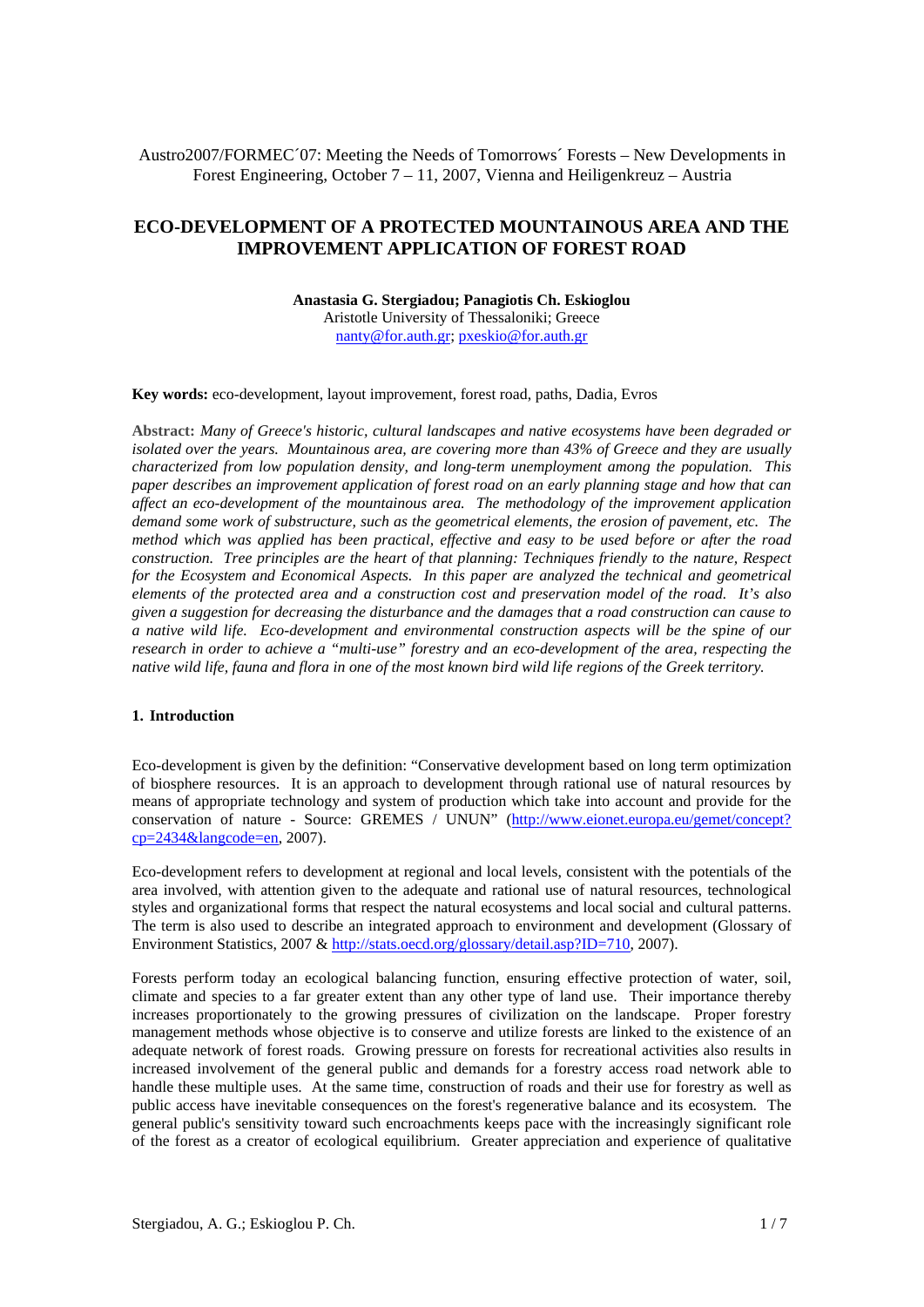and quantitative repercussions have resulted in a growth in environmental-political relevance, and thus public concern of the complex of questions relating to the ecological evaluation of forestry access roads. They also coincide with an increased potential of conflict when determining the appropriate balance between public and commercial use demands.

Even if large expanses, may be deemed to be developed adequately, from forestry point of view there is still a need to upgrade the forest road system, especially in the case of national parks, state and private woodlands. Road improvement and maintenance are needed on a far larger scale in order to bring the system in line with increased operating and public demands. In the research area, projects and proposals which were evidently not optimally planned and constructed have led to public debates in the recent past. As a consequence of, Dadia (Figure 1), which consists of traditional urban landscape, agricultural landscape, forest and local communities in a total size of 43.000 Ha (UNESCO World Heritage Centre, 2007), the lawmakers prompted this to extend their field of vision to the need for regulations and action in the sphere of forest road construction.



**Figure 1: Aerial photo of Dadia forest in Greece** 

In doing so it quickly became obvious that there were numerous questions to be answered before the problems addressed could be clarified and evaluated from a legal and practical point of view.

## **1.1. Relevance of forest roads for leisure and recreation**

Forest roads are a part of the operational infrastructure, whose primary purpose is forest management. Decisions within the framework of general development planning (road network density, routing) and road standards (cross-sectional design, dimensioning) are initially determined from a technical, economic and individual operational point of view.

On the other hand, forest roads have become increasingly popular with the general public for recreational purposes. In Dadia's protected core they are available to the visitors from outside the region. The intensity of visitors reaches a particularly high level in spring and summer near recreational areas. The multitude of different recreational uses (nature watching, hiking, strolling, cycling, horseback riding, mountain biking) leads to additional conflicts and their aggregate impact occasionally results in an over taxation of the common usage rights of forest access.

As a consequence, the objective of environmentally compatible and ecologically sound forest development should be striven for recognizing and ranking the conflict of interests between forestry on the one hand and nature conservancy and ecology on the other. However, the fact that in many cases these roads play a significant role in enabling public access for increased recreational usage must also be taken into account.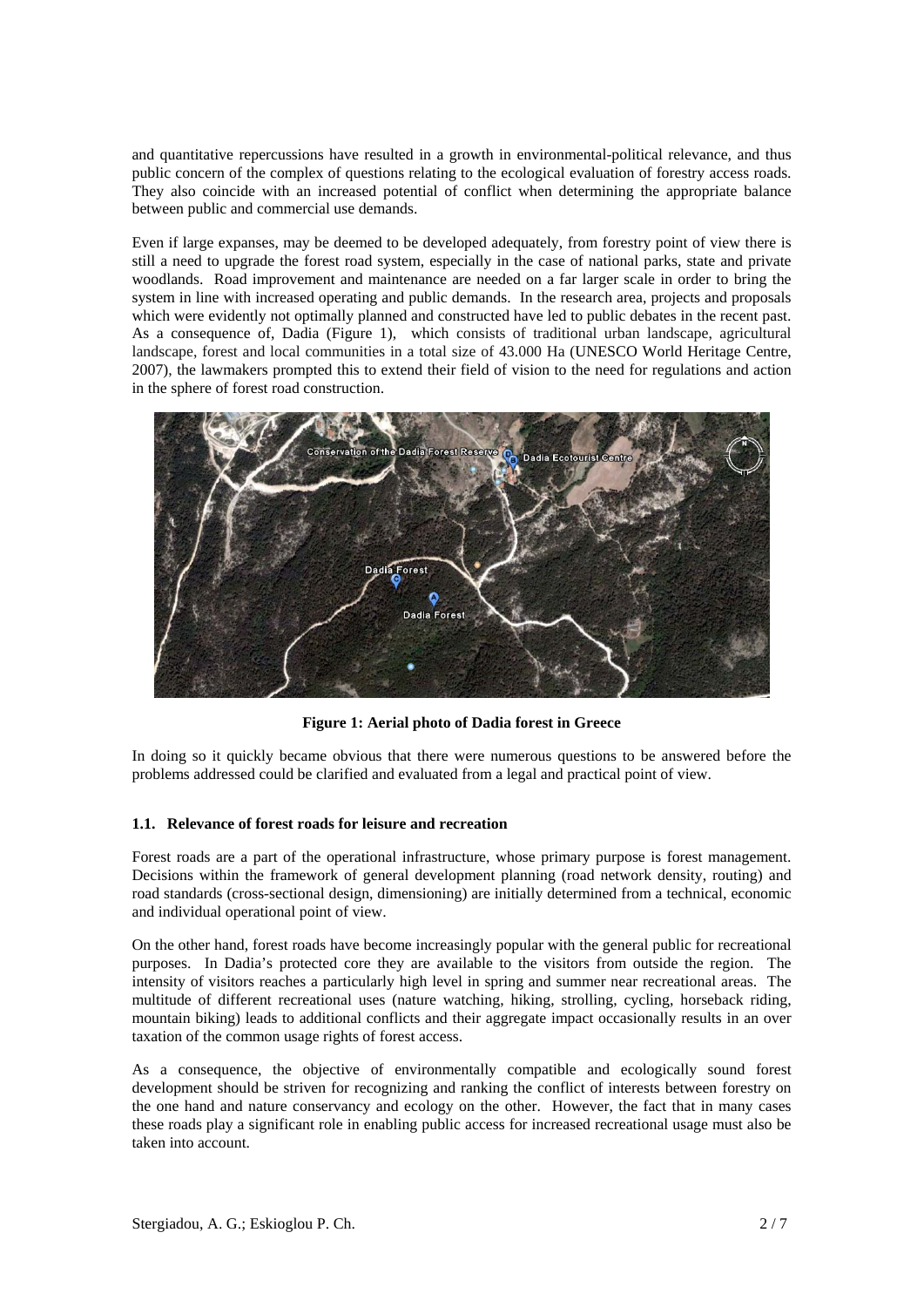## **2. Suggestions and recommendations**

## **2.1. Appropriate level of development for Dadia's forest**

A stipulation or a generalized, numeric statement of an appropriate access road grid density for Dadia's protected area appears problematic, because the factor "network density" is a mathematical mean. Difficult topographical conditions (steep slopes, wet areas) often rule out neither a meaningful stipulation of this figure, which in any case makes no qualitative statement nor an indication of the need for additional access roads.

Access road networks in Dadia have for the main part reached a state of completion. New construction is usually only necessary for optimizing outdated access road systems. As the example of road system reoptimization by a forest management has shown, this can even result in a reduction in density of the grid whilst at the same time maintaining the standard of access (Becker, 1995). Despite integrated planning and high-level development, without doubt necessary on a regional scale, it should not be assumed that every parcel of woodland could be provided with an access road. However, in each individual case the type of construction and development standard must be assessed and determined.

## **2.2. Recommended planning density**

Planning density depends mainly on:

- difficulty of terrain;
- type of access (vehicular access logging trails);
- construction standard (contractors usually require detailed plans);
- experience of the planner; and
- sensitivity of the landscape.

Since the beginning of the  $20<sup>th</sup>$  century to construct a road; needs only the typical procedure. In the case of new road construction it would appear expedient to require that the notification of proposals be accompanied by a topographical map on a scale of 1:5000 or 1:10000 showing the horizontal alignment of the road. Furthermore, the reasons for selecting the alignment should be explained in a brief written description, and a technical report on the design of critical parameters of the planned road (width, type of surfacing) should be included. The proposed course of the road should also be made visible on site before construction work begins. In this way a minimum planning standard will be assured. More precise planning documents, such as earth mass calculations, are only required by the forest authorities in special instances, e.g. in connection with the crossing of watercourses, construction of large-scale embankments, steep sloping sites and proposals in the vicinity of important biotopes.

It can thereby be assumed that the above-described "minimum standards", as required in a letter of notification - made, if necessary, with the assistance of a forestry official. Any more detailed planning documents require the consultation of expert planners and incur expenses which may run counter to the apparently "low profile" intentions of the law (only notification, no requirement for official approval).

## **2.3. Recommended dimensioning and layout of roads**

Longitudinal section: Gradients in the longitudinal section of the road should be kept at a minimum, but should be in excess of 2 %. A maximum of 8 % is desirable. In exceptional cases gradients of up to 12 % are acceptable for short distances, if this permits substantial savings in the overall segment length.

Site plan: The horizontal alignment in the site plan should be as close as possible to the course of the centre line. Curves should have a minimum radius of 20 m. Centre-line and contour-sensitive alignments are preferable to "streamlined" construction.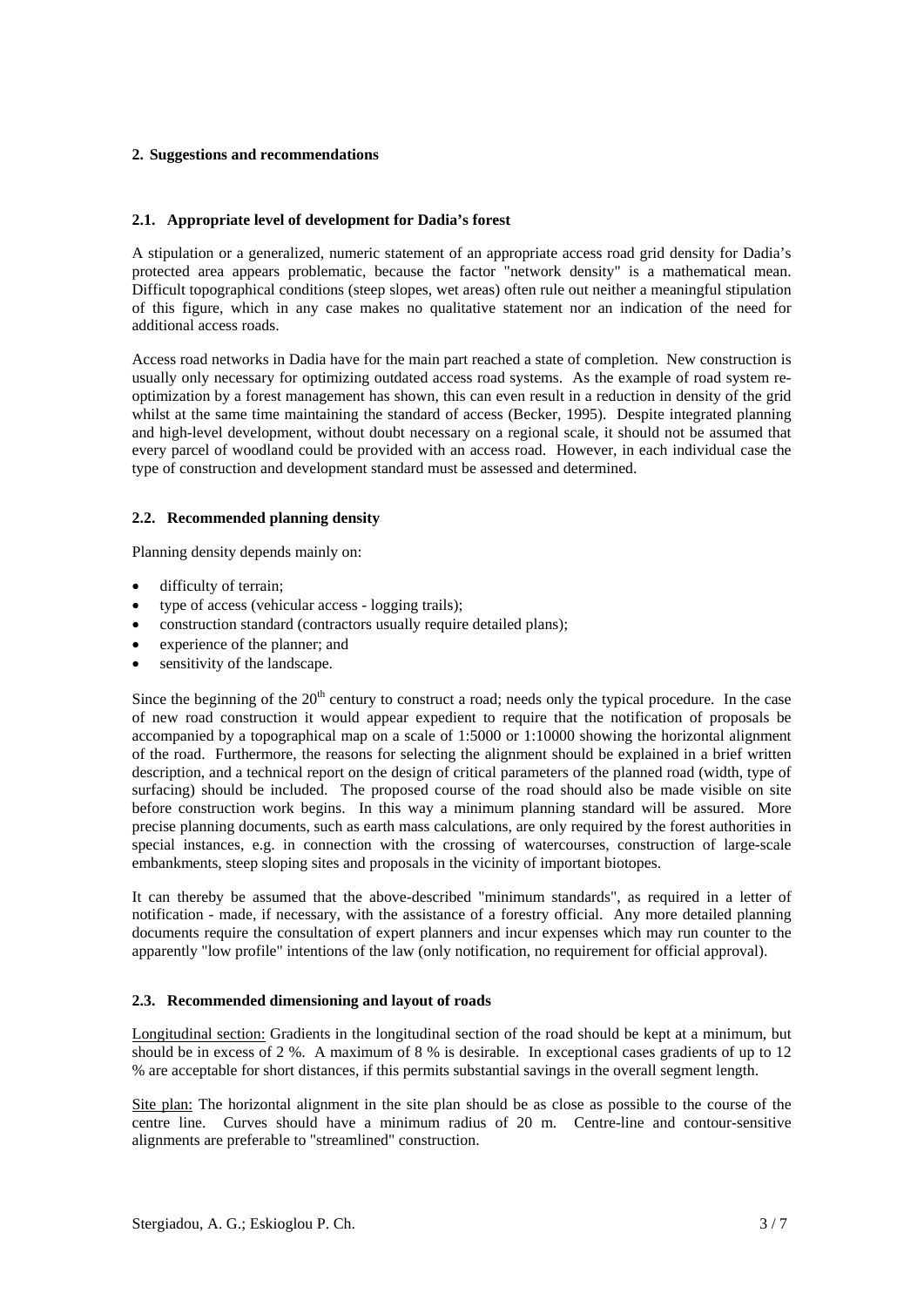Cross-sections: The up-brow should be within as small a width as possible (as a rule on the uphill side 1 m wider than the road with embankment, on the valley side approximately road and embankment width). The roadway width should be approximately 3.5 m with a soft shoulder of about 0.5 m, in adverse topographical conditions (steep slope) approximately 3 m. The roadway should as far as possible be inclined on both sides (watch-glass section) with a camber of about 2 percent in its centre section, increasing to 8-12 percent at its edges, accompanied by a trench on its uphill side on sloping terrain. In order to prevent surface water from collecting, a sufficient number of cross-channels should be incorporated. Diverted water should be allowed to re-percolate into the forest floor.

Embankments: The natural angle of incline must be observed in the construction of embankments. Manmade grassing (using indigenous seeds and plants) should be considered only in the case of acute risk of erosion or if rapid natural plant coverage on extremely exposed surfaces is not to be anticipated.

Turning circles and passing points: depend on the individual situation and should be designed according to demand. Turning areas require a large amount of space; culs-de-sac are thus to be avoided as far as possible.

Storage areas: should be constructed as soft shoulders alongside the road (in sloping terrain on the valley side only). The width of these perimeter storage areas should not exceed the Jib length of a truckmounted crane (approximately 8 m) if used for longitudinal storage. As far as the terrain permits, these perimeter storage areas should be continuous.

#### **2.4. Standard surfacing for forest access roads**

For technical, ecological and economic reasons water-permeable base and surface courses has become the norm in forestry road construction. For the design of the cross-section, and particularly for lateral run-off of water, it is important that the sub-grade and base course are prepared with a camber and not as a flat surface. In the long-term, the so-called watch-glass (arc) or grader sections with varying transverse slopes, increasing gradually to 8-12 % at the perimeter, and side ditches lend themselves to low-cost motor grader maintenance with minimal ecological disturbance. A diagram of a cross-section is shown in the following figure.



#### **2.5. Recommendations for environmentally compatible road construction**

1. Excavators - together with bulldozers if necessary - are preferable on construction sites with slopes exceeding 50 % and in ecologically sensitive areas where the roadway must be kept as narrow as possible.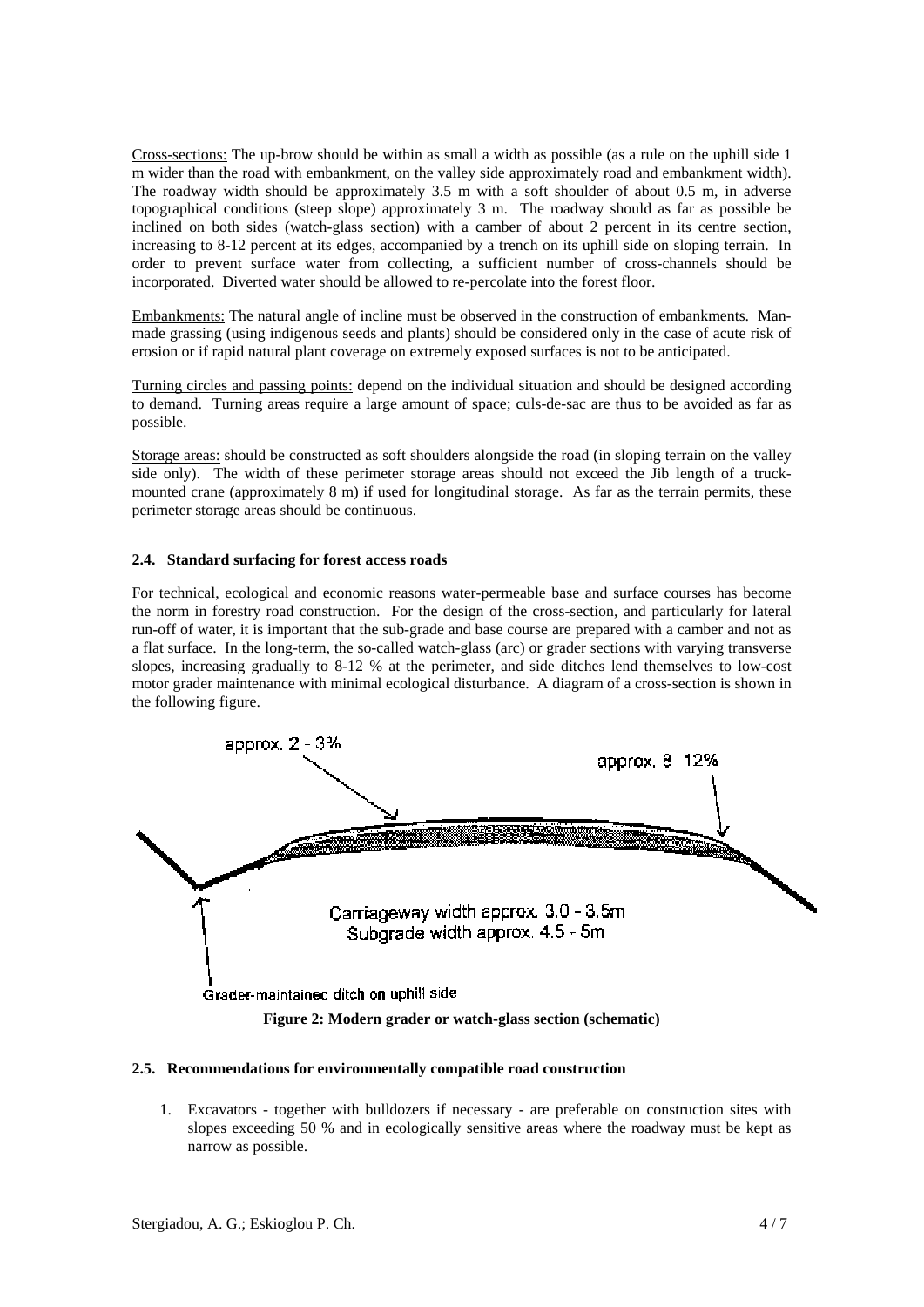- 2. Blasting is to be avoided if possible. Hydraulic chisel hammers should be used instead.
- 3. Construction equipment should be supplied with biologically degradable hydraulic fluids, oil binders and suitable tools for sealing leaks. If contractors are used, this stipulation should be made at the tendering stage.
- 4. Only machines should be used which are well maintained and do not lose any significant amounts of fuel or lubricant. It will thereby be necessary to rely on the scrutiny of the contractor, since the vast majority of road construction machines are not subject to compulsory independent inspection. Machines should be checked daily for leakage of mineral oils.
- 5. Transport of fuels must conform with the Ordinance pertaining to Transport of Hazardous Materials on Roads or exceptions to the same.
- 6. Consideration should be given to incorporating a bonus system into the contractual stipulations for the exemplary execution of construction work, and alternatively for making deductions for shortfalls in goal achievement.
- 7. Contractors whose standard of performance has been exceptional should be especially recommended. Conversely, poor performers should be excluded from future tendering procedures.
- 8. A flexible schedule should be drawn up containing a broad outline of seasonal construction projects. Special consideration should thereby be given to humidity conditions, the growth of vegetation and possible resulting delays in the progress of construction work.
- 9. New road construction should be avoided altogether in "specially protected biotopes" according to the Law and existing roads should be examined with a view to reducing their width or closing them completely. The same applies to construction in forest types represented by a very limited overall surface area.
- 10. In sensitive woodland areas, road construction work should be executed in a particularly cautious manner, for instance when cutting into steep inclines, crossing running water or skirting on damp areas with standing water.
- 11. Each new road construction project should be re-examined with a view to abandoning it in favour of other technical means. If the decision is made to proceed with new construction, alignment, design and choice of materials should be determined according to ecological principles. Possible subsidies should also be oriented toward this.

## **2.6. Suggestions for choice of materials and surfacing**

If less foreign materials are used for road construction, the adverse ecological impact can be minimized. Before commencing a new construction project or comprehensive maintenance work, an appraisal should thus be made of the suitability of natural materials already available on site and the extent to which they permit the striven for construction standards to be attained. It is often possible to construct roads with natural materials brought from only a short horizontal distance or to obtain materials by the soil exchange process.

The potential of employing the soil exchange process to obtain suitable material for a load-bearing subgrade or base course is probably considerably greater than presently exploited.

After a succession of negative experiences, the practice of excavation can only be recommended when the open cut produces materials of a quality similar to that expected from a quarry (grading curve, material hardness) and when quality control is possible. In addition, there should not be the slightest risk of contaminants or harmful substances.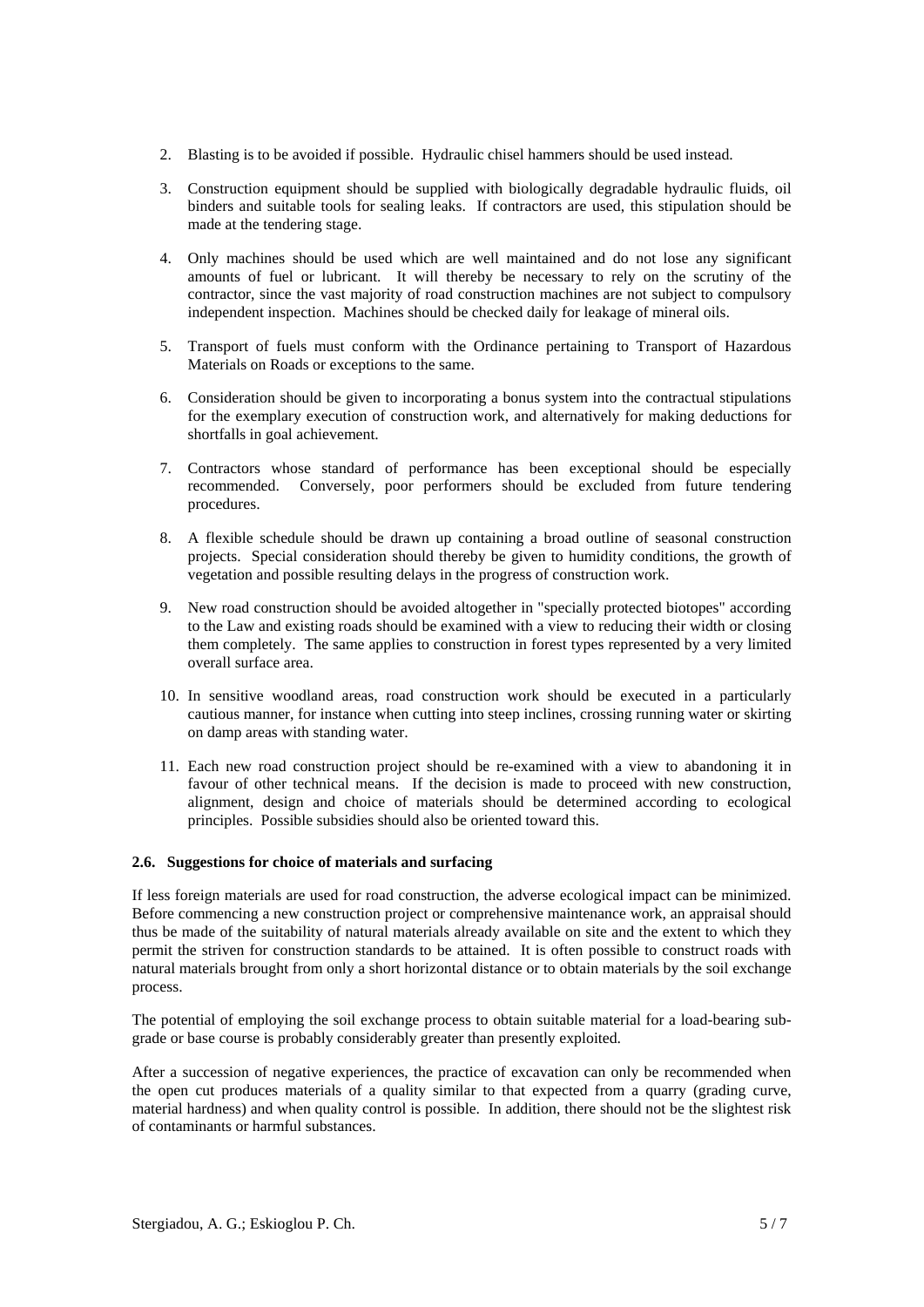If suitable construction material cannot be extracted from the immediate vicinity by the above-described process, the following criteria should be observed when obtaining materials from external sources:

- 1. Mineral material can be obtained inexpensively as pre-screened material.
- 2. Increased quality approaching the level of quality-controlled material with an almost even grading curve usually permits a reduction in the necessary course thickness, but results in increased costs. This increase in quality and price is accompanied by a reduction in inspection requirements and an improvement in the safety margins important for insurance purposes.
- 3. Transport of materials over long distances causes substantial environmental problems. In the practice of forest access road construction, hauling distances of up to 100 km are not uncommon. In terms of overall ecosystem compatibility, a "sensible" decision on choice of material must include suitable weighting for the hauling distance factor. A disproportionately long hauling distance for mineral construction material should swing the decision, for example, in favour of a local, environmentally compatible and quality-controlled, recycled construction material, or alternatively, limited local excavation of materials in the form of a small-scale quarry for road construction purposes.
- 4. Materials whose presence can impact the surrounding area should be avoided at all costs in the acidic soils of important biotopes and in florally sensitive zones. This should be taken into account when selecting materials.
- 5. Because of their tendency to generate a strong microclimate in the vicinity of the forest floor, dark materials intensify the barrier effect for small animals. This should be borne in mind particularly in areas with pronounced amphibian migration.

#### **2.7. Suggestions for use of Recycling materials and industrial by-products**

- 1. Employment of recycled building materials and industrial by-products is only viable for environmentally compatible forestry road construction if at least the same material compatibility standards are applied as for public highway construction under current laws and subsequent regulations. This automatically rules out the employment of residual materials that have not been processed under stringent conditions of quality control. Such materials, such as unsorted building rubble, fall under the category of waste and are not to be considered as construction material.
- 2. For the purposes of forest road construction in the Dadia, an application which relegates residual materials to limited applications in road construction outside of hydrogeologically sensitive areas and obviously outside of ground water preservation zones I and II - can be recommended as a basis.
- 3. Furthermore, for precautionary and technical reasons:
	- If residual materials are used, the minimum distance from the sub-grade to the highest groundwater level should be > 1 m.
	- Unsealed surface courses should be understood as "permeable" and not as "semi-permeable" for the purposes of the ordinance.
	- After a detailed examination of the regulations to determine the suitability of construction materials for forest road construction in Study area, only quality controlled slag's and steel mill sand, as well as the recycled construction material-dolomiti and chopped tires; merit consideration, and then only in the forms as shown in the matrix.
- 4. Before employing quality-controlled residual materials for this purpose, documentation should be assembled, to include a precise definition of the material, a certificate of quality control and a plan showing the area in which it is to be employed (scale 1:25000 or 1:10000), indicating its